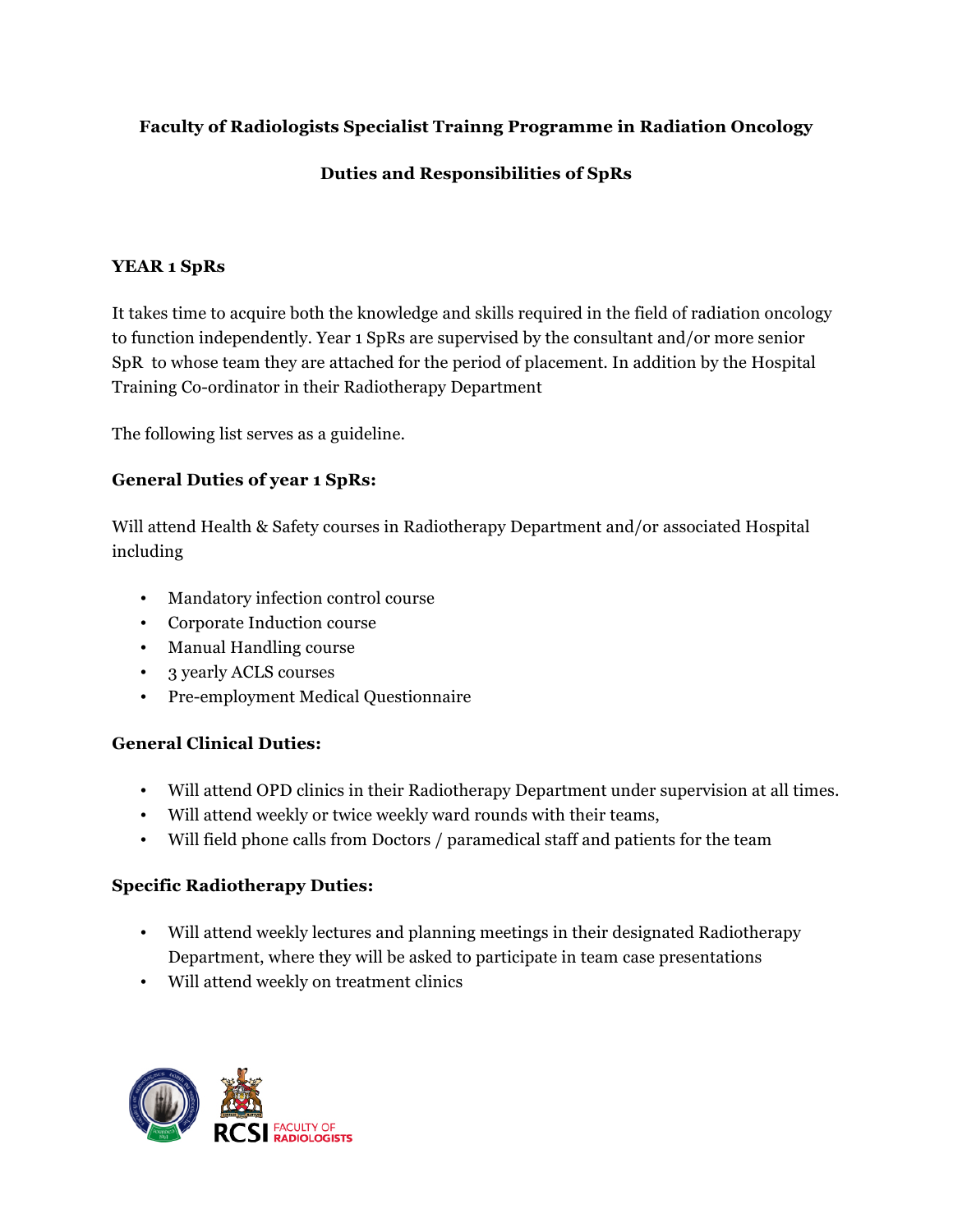## **Not permitted to:**

- Independently sign off palliative radiotherapy treatment on call during the  $1<sup>st</sup>$  year until competency in palliative radiotherapy treatment has been obtained.
- Contour volumes or approve plan alone ( apart from palliative after being signed off)
- Attend off site clinics alone
- Review IGRT images alone

## **Education & Training:**

- Will attend the FFRRCSI lecture course held on Wednesday afternoons for which they receive protected time.
- Will receive lectures during the September June Academic year in
	- o Physics,
	- o Radio / Clinical Biology
	- o Statistics
	- o Pharmacology.
- Are required to attend at least 70% of all lectures. Feedback form will be used as a proof of attendance which should be submitted and kept in the faculty.
- Either the Hospital Training Co-ordinator (HTC) or Clinical Tutor could sign out their compliance with this requirement to allow them to apply to the Royal College of Radiologists (RCR) London to sit the First FRCR / 1st FFRRCSI
- Only the HTC is designated to sign out their training grants & application to attend courses and conferences.

# **On call duties Year 2-5:**

By the end of year 1 SpRs are expected to undertake On Call duties including palliative radiotherapy treatment after being signed off palliative treatment according to a roster developed by the Chief SpR

This may include:

- After hours emergency simulation & RT dose prescription for emergency patients arriving after 5pm on weekdays
- All emergency simulations and treatments must be discussed with the consultant on call

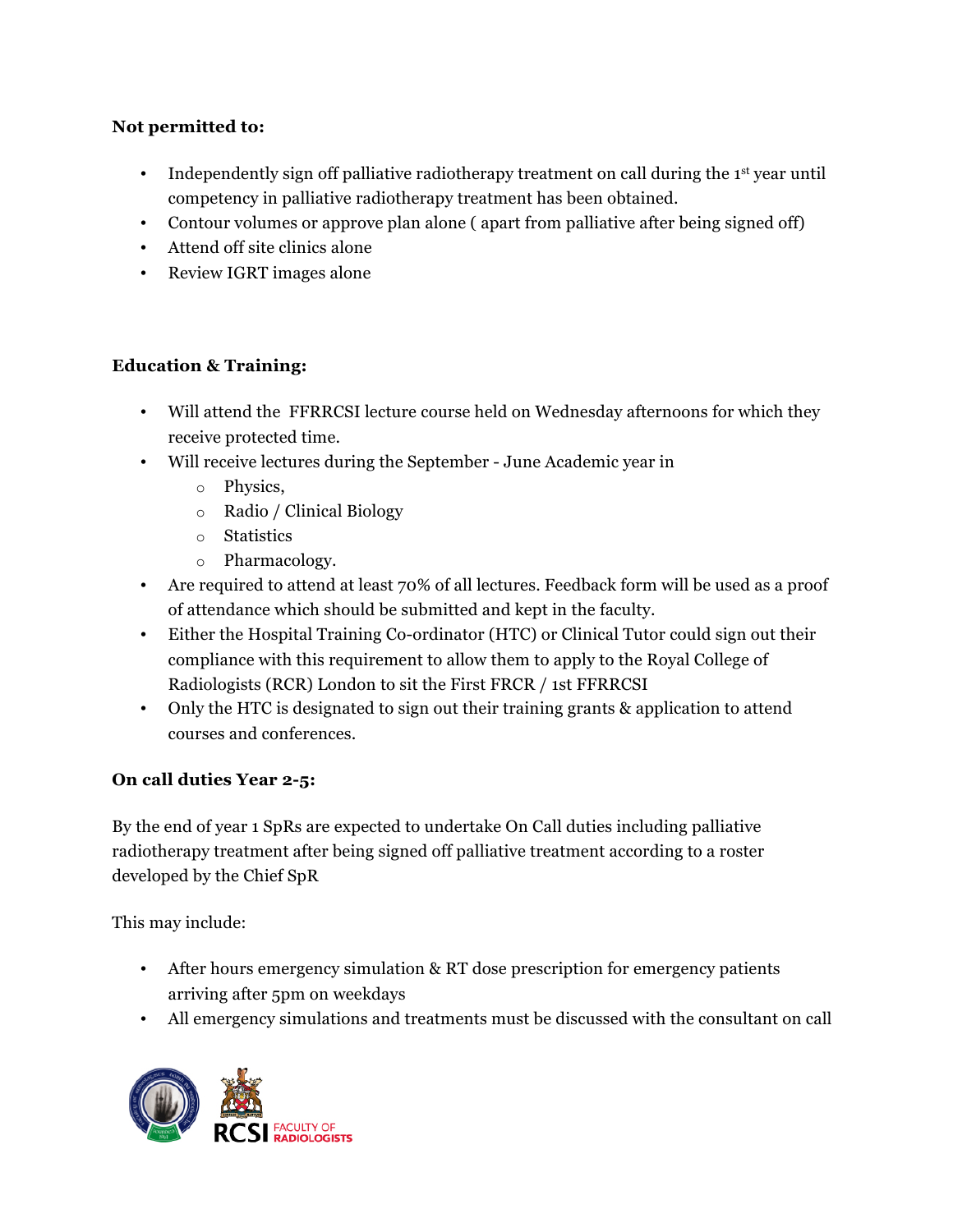- All emergency admissions must be discussed with the consultant on call
- Liaising with the SHO/team on call regarding any problems prior to departure from the hospital site
- On call from home from after departure from the Department until 9 am the following morning, i.e. being telephonically available to the SHO/team on site for advice regarding any in-patient, as well as being available to return to the hospital for any major problem that the SHO/team is unable to manage.
- Saturday ward rounds with the team on call, this may include assessment of any outpatients that have called by phone with an urgent problem.
- Emergency simulation & dose prescription will take place at this time 11-13.00 hrs
- After this call is off site
- Sunday may involve a ward round of problem patients only, (at the discretion of the SHO and Nursing staff on duty), as well as emergency simulation
- Bank holidays will be treated as Sundays
- The roster will be managed by the Chief SpR, referring back to the Hospital Training Coordinator, ensuring that the hours worked do not exceed the EU Working Time Directive
- Each team will be obliged to leave a handover list of problem patients on the ward and short summary of the relevant problem requiring their attention

# **YEAR 2 SpRs**

At the end of Year 1 SpRs will be assessed for skills acquisition, depending on prior clinical experience and personal competence, to allow them to undertake the following duties:

# **General Clinical Duties:**

They will continue as before to:

- Attend new patient assessment clinics
- Attend follow up OPD clinics
- Do twice weekly ward rounds with the team
- Have primary supervisory responsibility for the junior team members and report to their consultant
- Undertake general oncology second on call in their department, supervising SHOs on call in managing urgent medical patient care
- Discuss & organise urgent patient referrals to Radiotherapy Department with referring team members

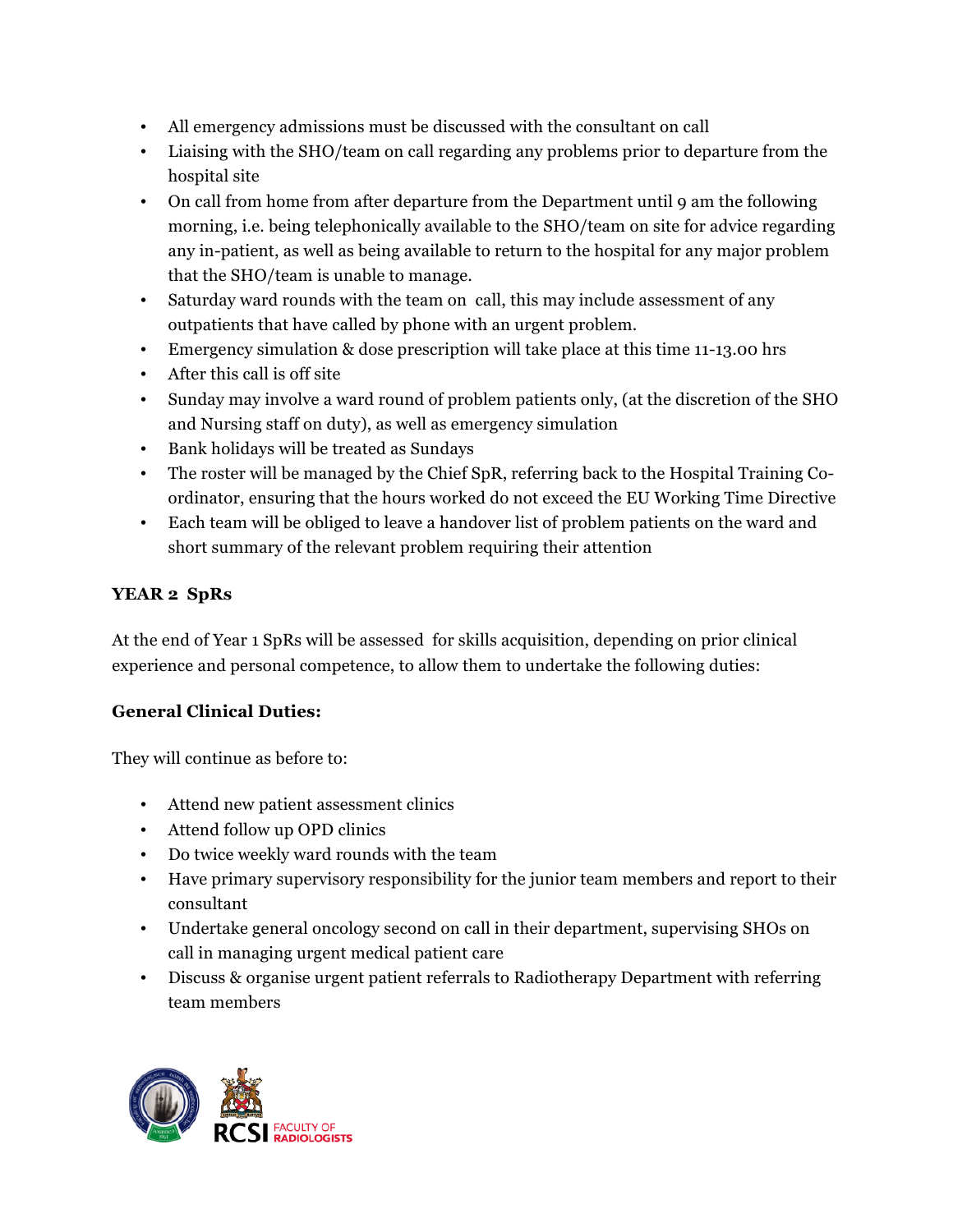## **Specific Radiotherapy Duties:**

- Hand mark skin lesions for orthovoltage therapy (under supervision)
- Virtually simulate breast or pelvis plans independently
- Part CT plan independently
- Review IGRT images
- Sign / approve 3D plans as per competency assessments
- Attend On treatment (TBS) clinics
- Observe at least 3 HDR cervix brachytherapy procedures (from insertion to check CT to planning to treatment delivery) in year 2
- They will present at weekly planning Meeting

# **YEAR 3 SpRs**

- Will be proficient in Vaginal Vault brachytherapy procedures
- Will be present to sign out Vaginal Vault brachytherapy treatments
- Should be able to insert & remove the HDR cervix applicators under supervision, & have a comprehensive understanding of the subsequent process

# **Education & Training:**

- Will undertake Audit in the Department in conjunction with HTC / consultant and present at the ASM
- Are expected to attend weekly tutorials with tutors in preparation for the Final FFRRCSI, and are given protected time, at least 1 afternoon per week to do so

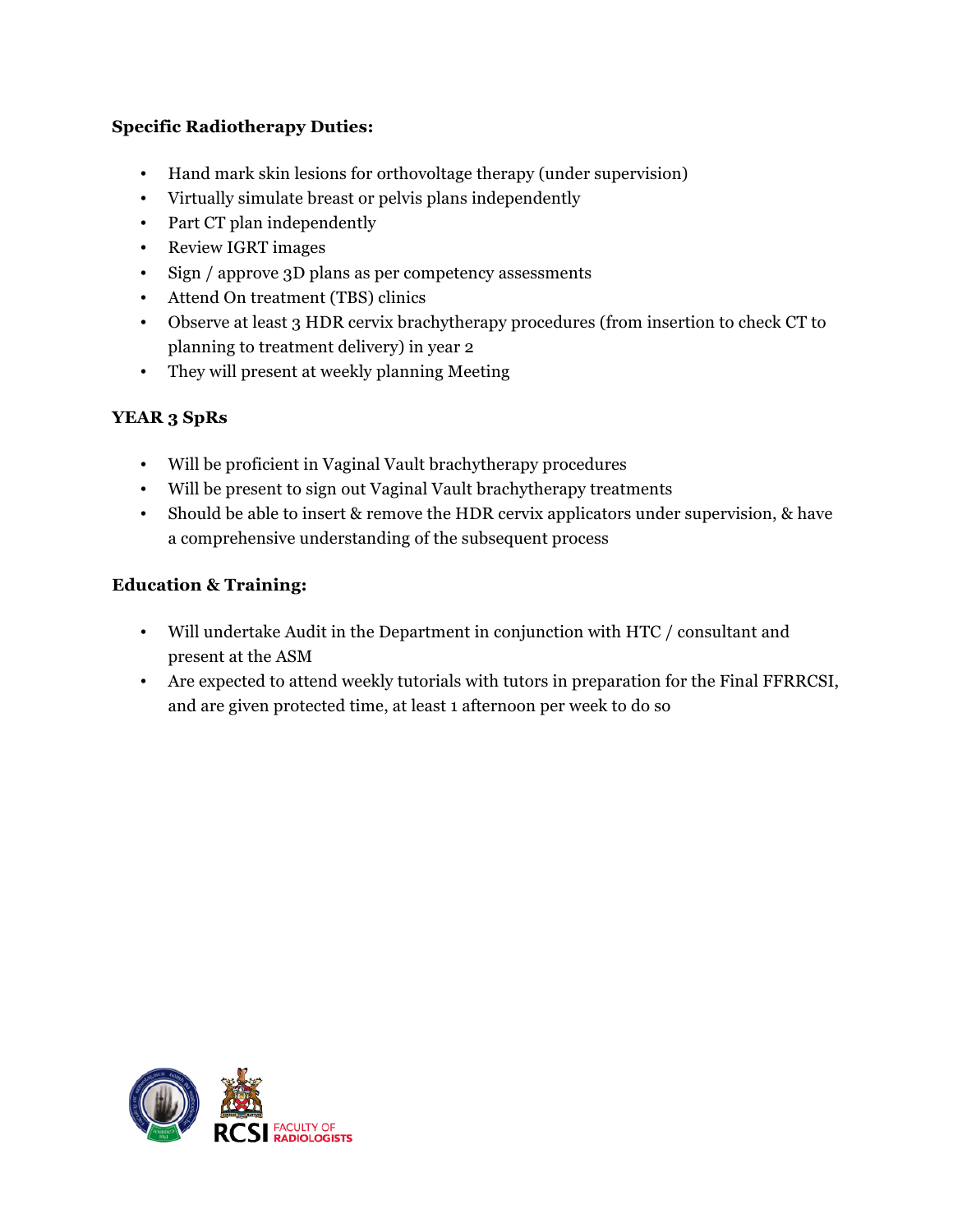## **YEAR 4 SpRs**

### **General Clinical duties:**

- They will undertake the general organisation of the team. The level of responsibility will be at the discretion of the team consultant.
- Senior SpRs will be responsible for supervising the junior SpRs on the team.

They will continue as before to:

- Attend new patient assessment clinics
- Attend follow up OPD clinics
- Do twice weekly ward rounds with the team
- Supervise team in managing urgent medical patient care
- Discuss & organise urgent patient referrals to hospital with referring team members
- Maintain their medical oncology skills

### **General Radiotherapy Duties:**

They should now be proficient in the following:-

- A wide range of areas in Radiation Oncology & able to function independently.
- 3D CRT and IMRT planning of general tumour sites and will be responsible for signing off selected radiotherapy plans
- Complex 3D brachytherapy in prostate and gynaecological malignancy
- SRS/ SABR treatment

### **Management & Teaching:**

They will be expected to

- Participate in administration & work practice developments
- Participate in Risk Management Committees in the radiotherapy department
- Teach junior SpRs, SHOs, medical students, physicist, RTTs
- Undertake research (under supervision of Hospital Training Co-ordinator / supervising consultant)
- Undertake audit under supervision of the Hospital Training Co-ordinator / supervising consultant